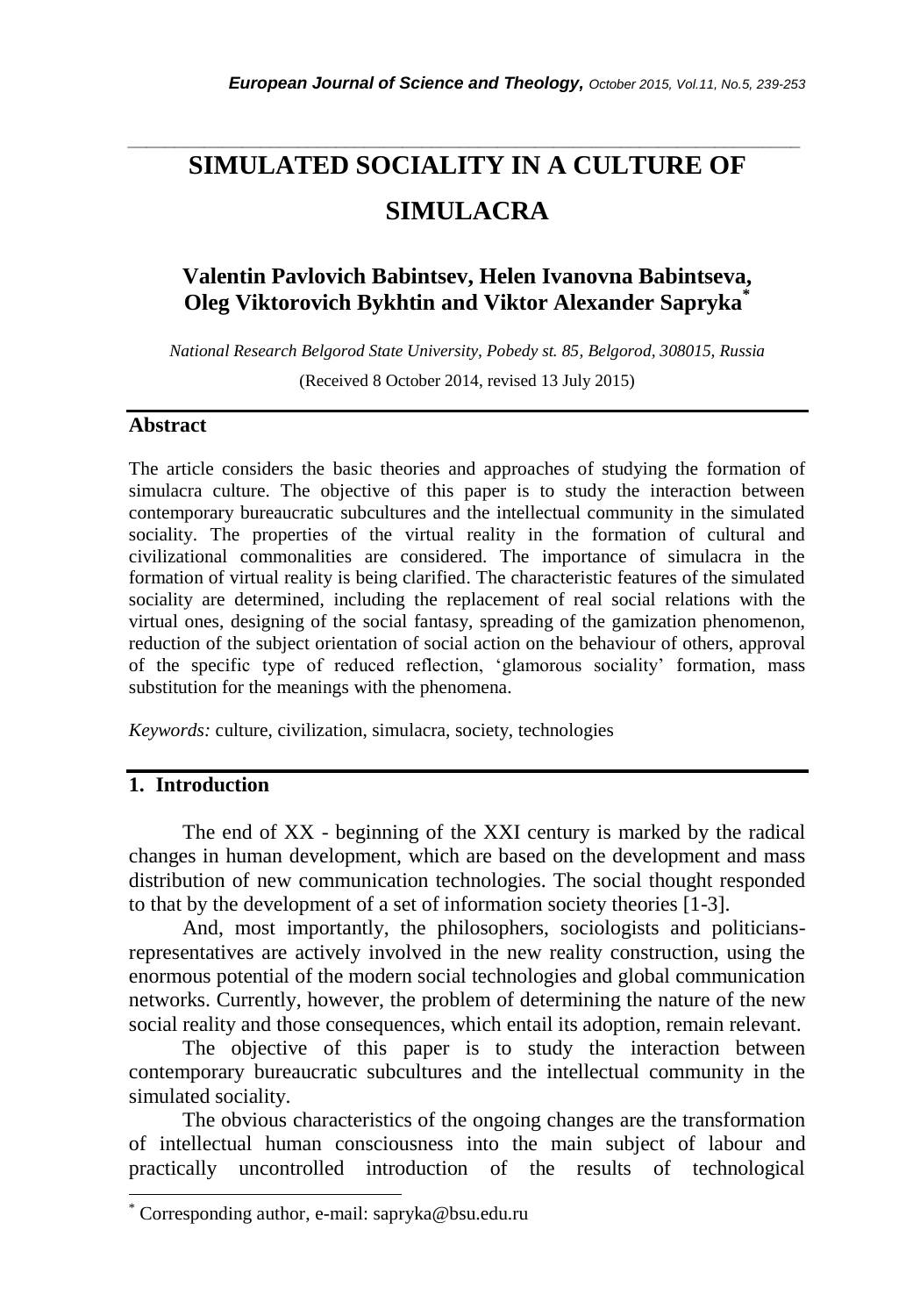consciousness modifications in the society life. Thus one of the most longstanding and complex problems of interaction between the ideologue (social designer) and the mass - the problem of finding ways to turn the idea (project) into the material force (K. Marx), related according to the well-known words of the classical writer to its mastering by the masses, was solved (mostly in the terms of technology, though).

The culture and civilization of the future are growing up right before our eyes. And even today we can speak about some of the features of this new formation.

As a result of the ongoing changes the new cultural and civilizational commonality is formed. It will not be local and created as a global structure, which covers all states (or what remains of them in perspective) and brings the world development under its specific laws. The decisive role in the development of a future civilization will play and, in fact, are already playing the intelligence and knowledge. Thinkers, who developed the theories of post-industrial or technetronic society, have repeatedly pointed out on a similar prospect for many times [4].

Moreover, it is becoming increasingly evident that the decisive role in the development of a future civilization will be played by the intelligence and knowledge. Only they, but not economics or social organization, will be the forming beginning in the complex structure of the society. Thinkers, who developed the theories of post-industrial or technetronic society, have repeatedly pointed out on a similar prospect for many times.

The post-industrialism theorists have identified the most important features of the future society, which in one or another form (quite often transformed) are gradually becoming a reality: leading role of scientific knowledge in the social life; transformation of knowledge level into the most important factor of social differentiation; priority of the intellectual, rather than mechanical, infrastructure.

Various thinkers more than once spoke and wrote on the enhancing role of knowledge and information in the human development process. But, obviously, there are some significant differences between the increasing role of intellectual and communication factors in the world and their transformation into the leading (and creating) power of the social process. Herein the enthusiastic assessment of intelligence and knowledge from the standpoint of scientism are insufficient and often inappropriate, but a deep consequences analysis of the changing social priorities is required.

However, the practice has shown that the established civilization is first of all virtually oriented. The virtual (intangible, immaterial) products of human activities, created by his mind, and multiplied by the means of modern information and communication technologies are becoming increasingly important in it. In the virtual civilization occurs the mass replacement of institutionalized practices with the simulations [5]. The universal properties of virtual reality are: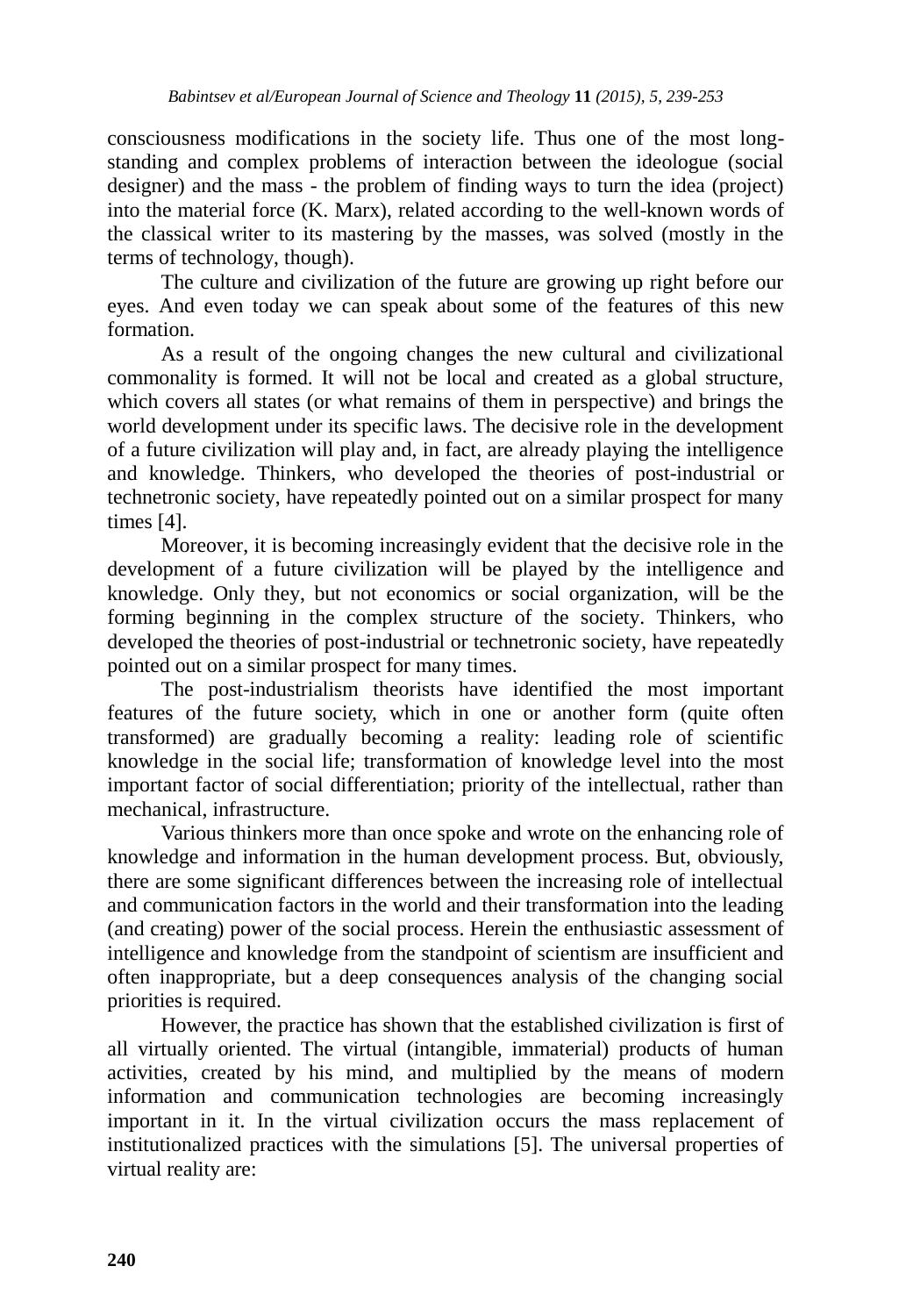- insubstantiality of the impact (imaged object produces the effects that are typical for the physical);
- convention of parameters (objects are artificial and changeable);
- ephemerality (freedom to input/output makes it possible to interrupt and resume the objects' existence).

As a result of those changes there is a modification of sociality, which, in the context of Weber"s approach [6], the authors consider as a complex of human abilities to the reasonable act, in the planning and implementation of which the reactions of other peoples is taking into account. The phenomenon of the simulated sociality arises, and it is necessary to understand what the specificity it has.

## **2. Method**

The interpretation of the life virtualization process proposed by the authors is based on the conclusions of "postmodernism" philosophy (J.F. Lyotard, J. Baudrillard, G. Deleuze), one of the initial settings of which is the consideration of thinking as a phenomenon, which doesn"t operate with the stable entirety out of the traditional gnoseological paradigm "subject – object" [3]. The merit of "postmodernism" theorists is an attempt to analyze not only (and not so much) reality, as its virtual copies. In fact, it meant a revision of many traditional concepts about the relation of thinking, knowledge and their objects and the fixation of the universal for the modern process human consciousness transformation into the decisive factor of social development and determining the creative beginning [7-9]. As noted by J.F. Lyotard the ideology of communicational "transparency", which goes hand in hand with the commercialisation of knowledge, will begin to perceive the State as a factor of opacity and "noise". It is from this point of view that the problem of the relationship between economic and State powers threatens to arise with a new urgency [J.-F. Lyotard, *The Postmodern Condition. A Report on Knowledge*, https://www.marxists.org/reference/subject/philosophy/works/fr/lyotard.htm, accessed 09.05.2014].

The "postmodern" philosophers didn"t simply record the development of this process, but also reflected his adequate sentiments among the intellectual elite of the society, which in its overwhelming majority have never been satisfied with the reality, relating it to the rough material beginning. The free play with the products of intellectual creativity (images, ideas and mental constructions) has always been preferable for the elite.

The flowering of "postmodernism" is logical in the context of the society virtualization, since its representatives explain and (to some extent) justify the phenomenon of the human consciousness transformation into the decisive factor of social development, in the determining creative beginning. "Postmodern" corresponds to the internal, clearly proclaimed or secretly hatched behaviour among the intellectual elite of the society. However, in the previous historical periods the need for it has been satisfied only partially, because the scope of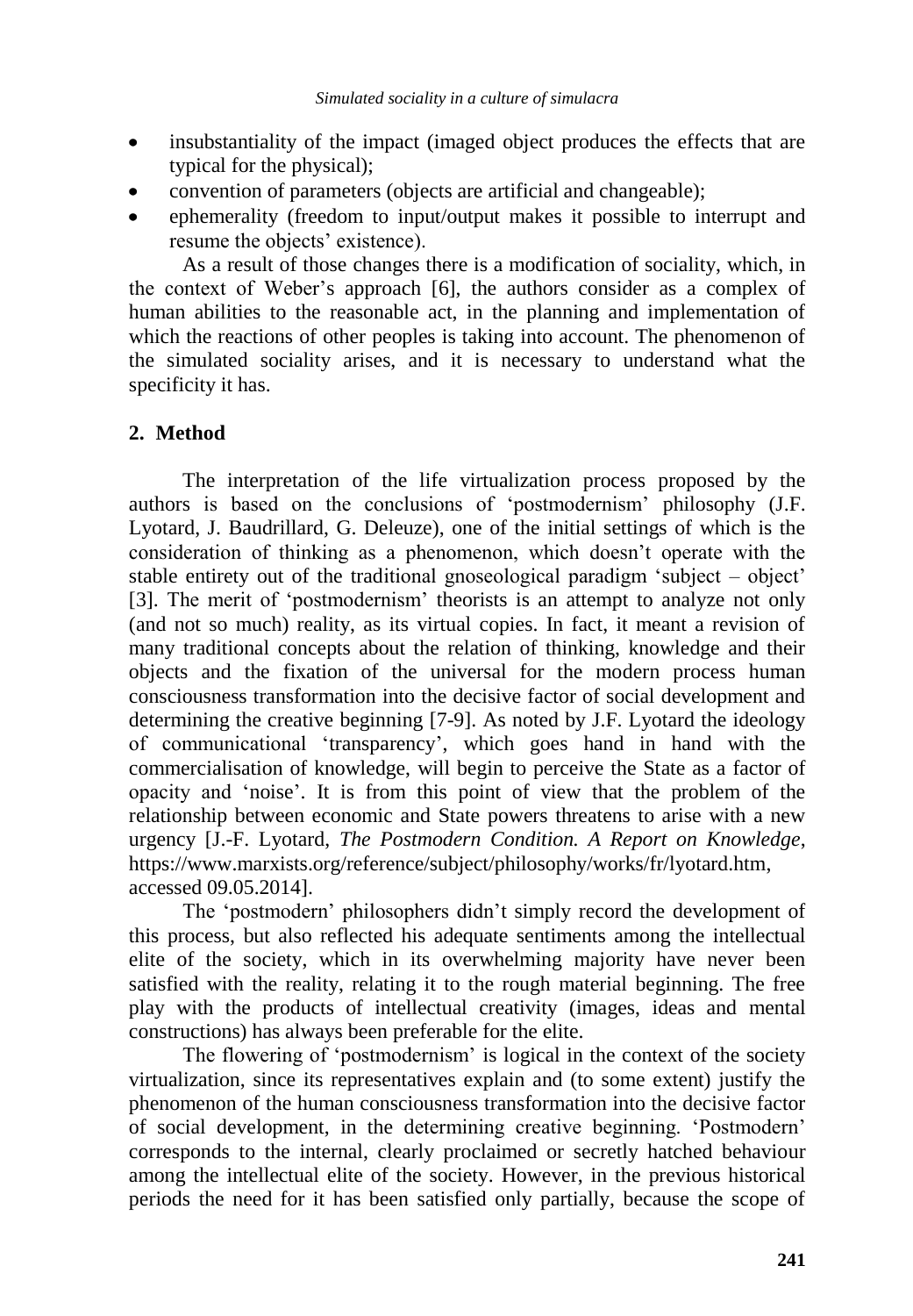intellectual life has been objectively limited. The products of consciousness are quite natural acted as the secondary ones in relation to the products of material production, and unlike the second items, there has always been the problem of their mass replication. In this sense, it can be stated that the elements of "postmodernism" have always been present in the public consciousness, but never was dominated as it does today.

A key term for the understanding of ongoing changes in the category is 'simulacrum' (from the Latin 'simulare' – to simulate), that, despite the differences in its interpretations, is a concentrated expression of the ideas about the status of signs used by the modern society as phenomena, which don"t give an accurate picture of the reality and signs, and which are called very tentatively.

According to G. Deleuze, simulacrum is an instance, which includes at least a difference between two divergent ranges, which it plays, removing any semblance. And from this point it is impossible to indicate the existence of original or copy [10]. As he pointed out repetition is in its essence symbolic; symbols or simulacra are the letter of repetition itself. Difference is included in repetition by way of disguise and by the order of the symbol. This is why the variations do not come from nowhere, do not express a secondary compromise between a repressing instance and a repressed instance, and must not be understood on the basis of the still negative forms of opposition, reversal or overturning. The variations express, rather, the differential mechanisms which belong to the essence and origin of that which is repeated [10, p. 17].

J. Baudrillard argues that since the time of the Renaissance, in accordance with changes in values, three orders of simulacra were changed consistently:

- a fake, which is the prevailing type of the "classical" age, from the Renaissance to the Industrial Revolution (this kind of simulacra masks and distorts the true reality);
- a production, which is the prevailing type of the Industrial Age (the simulacra masks the absence of true reality);
- assimilation, which is the prevailing type of the current phase, regulated by the code (simulacra have no connection to any reality)

A simulacrum of the first order, in his opinion, acts on the basis of the natural law of values. A simulacrum of the second order is based on the market value law and a simulacrum of the third order is based on the structural value law [J. Baudrillard, *Symbolic Exchange and Death*, www.ukma.kiev.ua/pub/ MWT/Text/Baudrillard/Boudr\_2.html, accessed 09.05.2014].

The French sociologist J. Baudrillard introduced the concept of hyperreality as development of the Marxist 'superstructure' and declared 'the end of ideology". According to his concept, the basis for hyperreality is simulation. Hyperreality is built of simulacra – signs or nonself-identical phenomena, reflecting something else, and, therefore, simulative. J. Baudrillard emphasized the importance of the logic of the symbolic exchange, as its violation leads to "abstract rationalization" of objects and their transformation into goods or signs. This process presupposes systematic reduction of a qualitative diversion of objects of exchange to a uniform value form, combining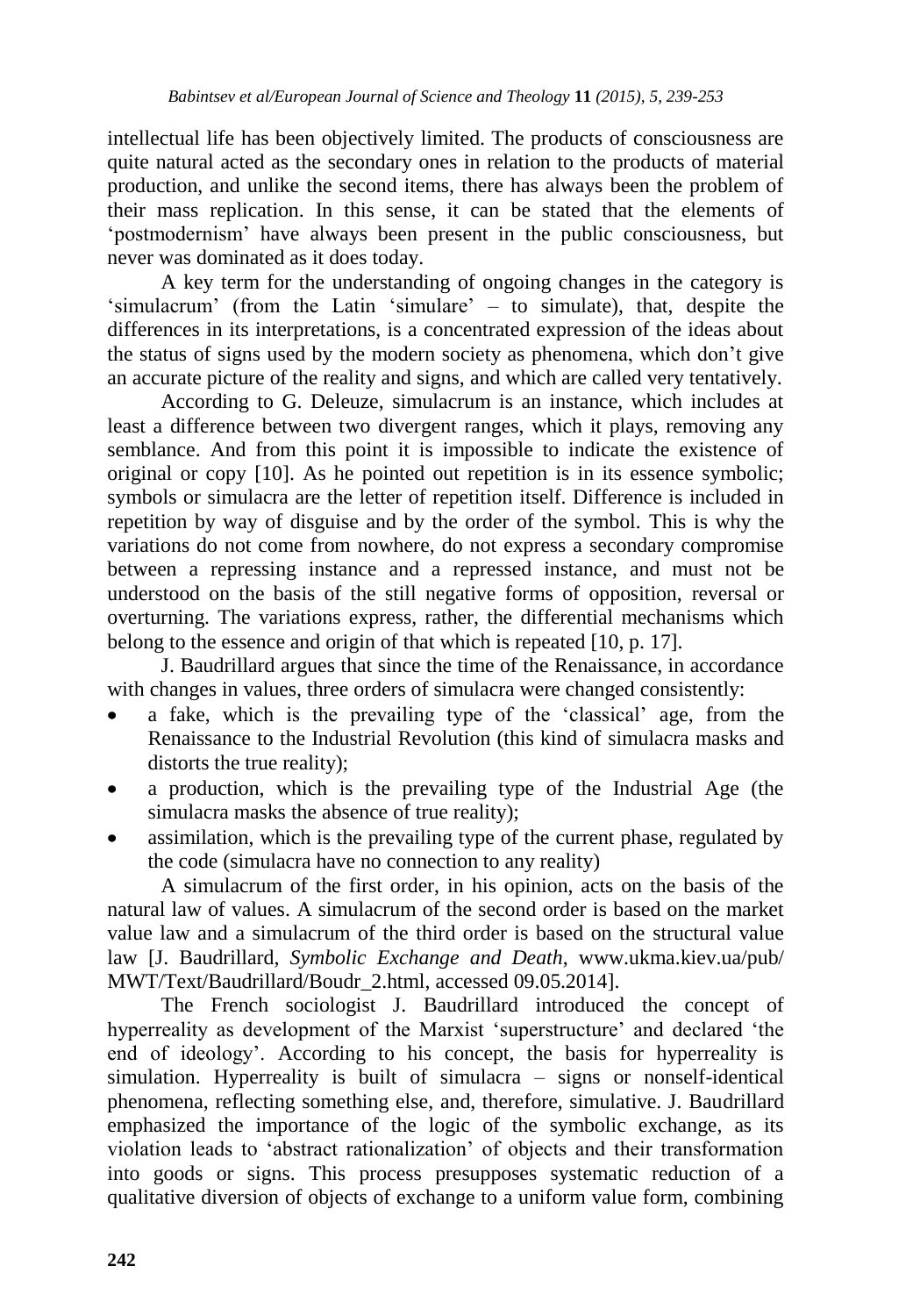consumption, exchange and symbolic forms and transforming the objects themselves into the goods. As stated by J. Baudrillard, it gives way to a step which has dramatically changed the European civilization: the goods and the sign are consistently equated and replace each other, which ruins the mechanisms of traditional control of meanings and afterwards the whole process of signification as a technique of "symbolic production" underlying the culture. The abstract code becomes autonomous in its own realm of meanings independent of the objects, and, in historical extrapolation, leads to the rise of the capitalism as it exploits the possibility of disruption and distancing between the "significant" from the "signified" in impropriation of the real power of the added value. In this sense, the power is the possibility not only to possess objects, but also to attribute to them a voluntary moral value, make it equal to the economic value, and further on to create a system of signification and nomination as a total economic, political and ideological control [J. Baudrillard, *Humanitarian technology and human development*, http://gtmarket.ru/ personnels/jean-baudrillard/info, accessed 09.05.2014].

The information and communication transparency of relations and connections cause a holistic subordination of the worker"s personality to the system and the monopolization of key development resources by a small number of corporations.

The global consciousness manipulation becomes a common practice. Such a possibility is implemented in an increasing volume by means of simulacra, which allow you to easily satisfy a wide range of human desires and quite effectively manage the mass consciousness.

Thus, the concept of society virtualization that treats the established civilization as a civilization of simulacra – the professionally designed attractive virtual objects oriented to meet the consumers" desires is a basic sequence for understanding the fate of human sociality in the modern world. In the study of sociality this concept recommends to pay a particular attention to a number of phenomena: an extremely widespread practice of replacing the reality with a pseudo-reality, which quite often doesn"t have anything in common with the reality, distorting it. The rising of a group of people, who create and multiply the simulation and see themselves as a new generation of demiurges, and therefore pretending to a special elected status; the use of symbols and images for the total manipulation of mass consciousness.

## **3. Main part**

One of the typical characteristics of modernity is the transfer of sociality in the virtual world, which is proposed to be considered the only real one. This process was actually recorded by Gi Debor, who called the western society as the "society of performance" and wrote that "modernity is the show-power, consisting of theatrical advertising of policy and total advertising of life" [11].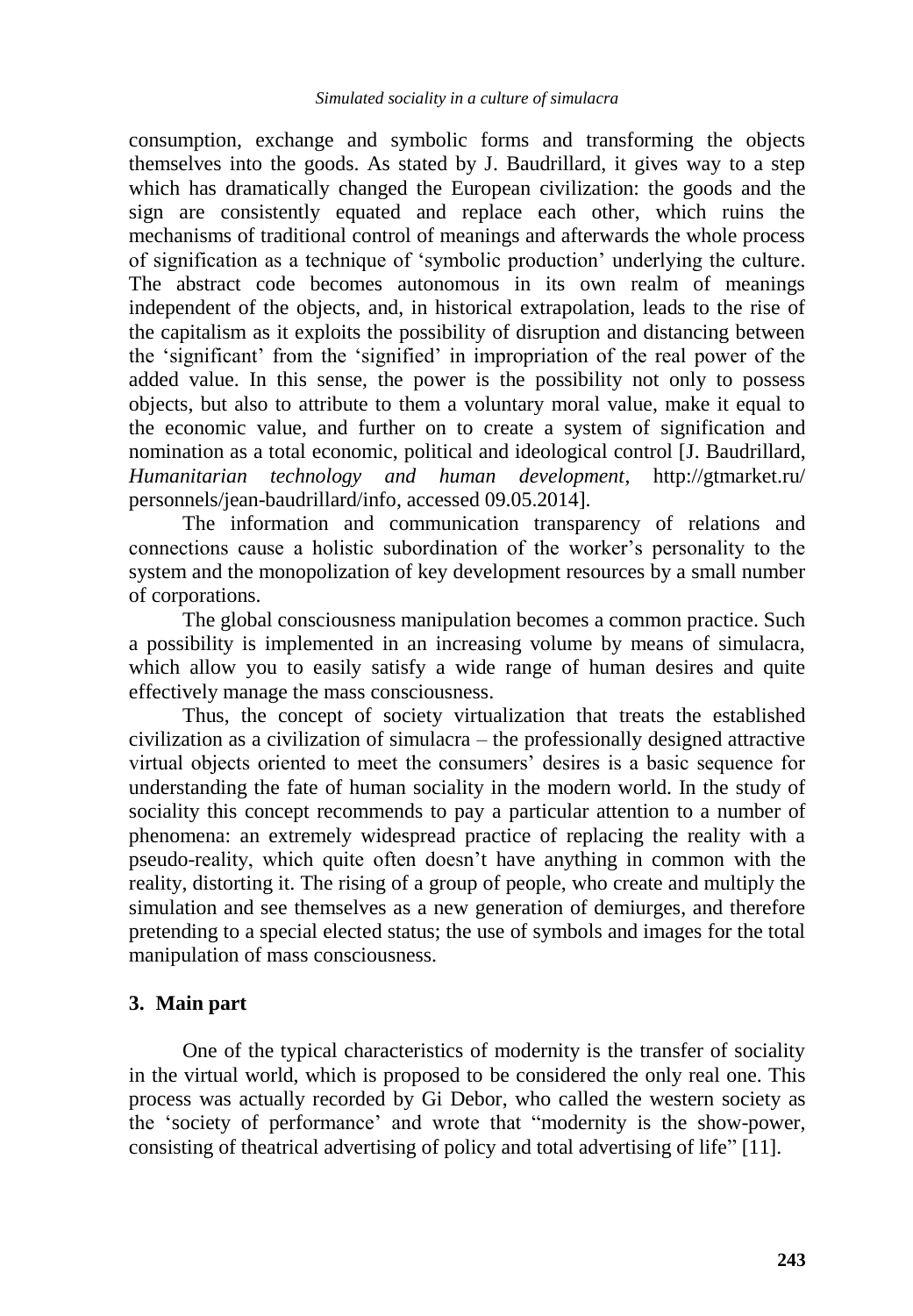As a result of the changes, the society is transformed into a total market, which is a space of giant networking fighting, the centres of which are transnational corporations and international corporatocracy that express their interests. Virtualization of social reality strengthens the power of virtual fictitious capital, imitation processes that seemingly cannot imitate (e.g. manufacturing). Virtualization of sociality creates new opportunities for management technology application by imitating a wide range of human needs, interests and desires. A new agenda for the world is forming, which is revolutionary, whatever its authors say, because it requires a revision of a number of values and norms.

The forming model of civilization is one of the possible natural scenarios for the development of culture. But it is hardly permissible to consider this scenario the only possible and inevitable. This approach means fatalization of social process, which doesn"t allow alternatives for its evolution and, in fact, eliminates the principle of free human choice from social practice. However, this model dominates, its supporters pretend to the formation of the agenda for the entire world, which has open revolutionary character and requires a review of a number of values and norms.

In the first place, historical and cultural traditions are reviewed. In the course of it, such value orientations as the priority of the spirit and spirituality over the utilitarian practice under the refusal of nihilistic attitude to the material (real) life must be denominated; orientation of a person at the meaning and content, rather than a pure form; sacral and mystical attitude to the idea of justice; appreciation of a word in its ontological and existential, but not modern "text" (post-structuralistic) meaning.

But it is not a replacement of rejected values and meanings set by alternative meaningful patterns based on real processes. As a surrogate for these values the society is proposed with a set of imitation practices that constitute a system of actions, in which the real values and meanings are replaced by formal reproduction of operations and procedures, followed by their demonstration, declaration and decoration. The declaration is a statement of the desired result, which is not supported by a balanced assessment of the real possibilities of the subject, and proclaimed objectives are not justified in terms of available funds and resources. The decoration is one-sided (beneficial for the subject) interpretation of reality associated with the provision of values to it that are relevant to the subject and targeted object. The demonstration includes the implementation of procedures, formulation of ideas, devoid of real content (the spirit of reality), but corresponding with the formal requirements. The imitation practice constitutes the content of new sociality.

Despite the fact that in all its forms imitation is only a substitution of reality, prevailing social institutions require their legitimating and recognition as not just natural, but the right and necessary with the help of the latest communication technologies.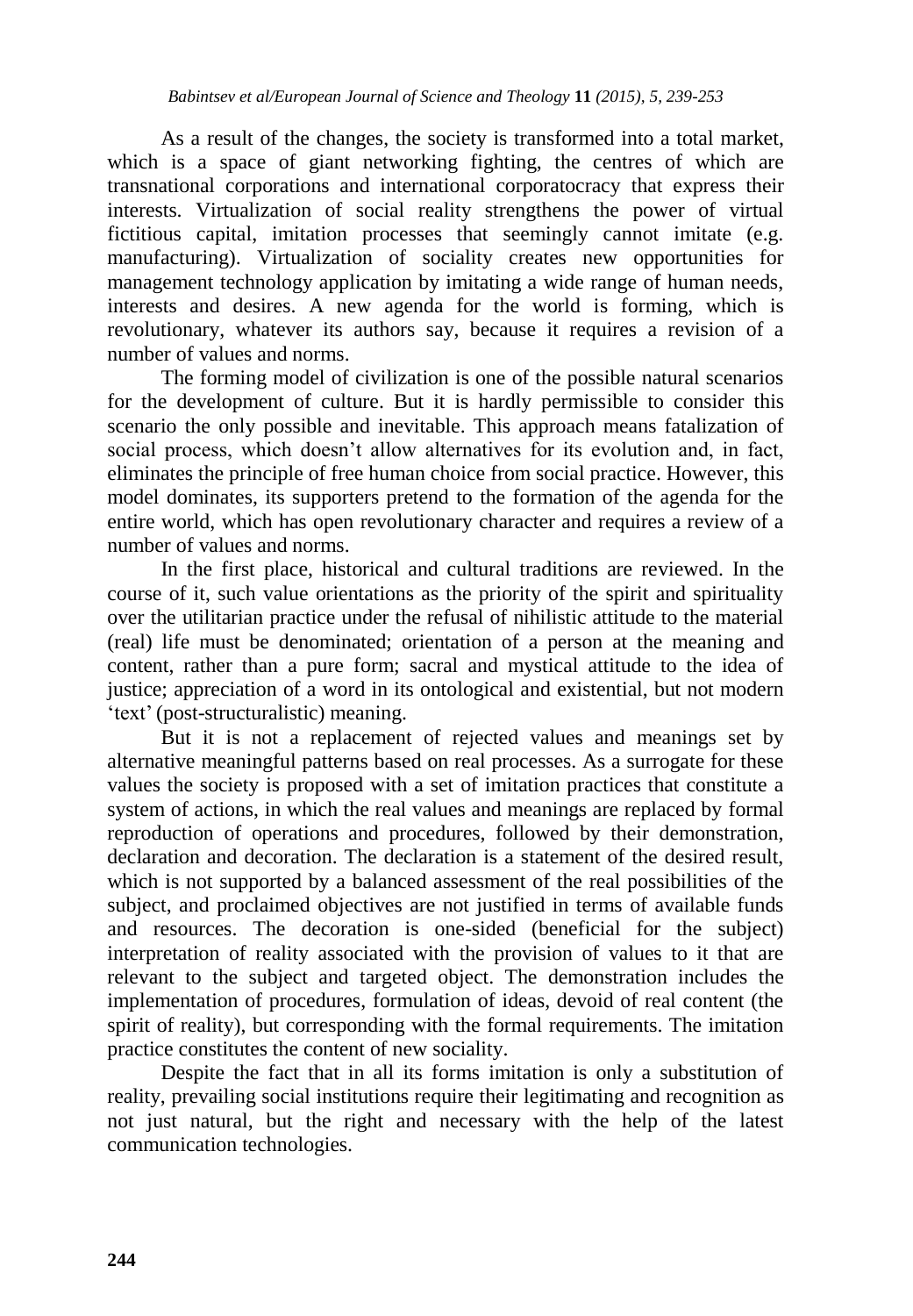Let's note that U. Habermas gives the following definition: "The legitimacy of the social and political order is measured by the faith of those who submit to its domination" [12]. Due to the combined efforts of the ruling elite, trendsetters in the field of culture, media representatives and theorists of "postmodernity", imitation structures become the only acceptable and approved embodiment of social order. And this set does not meet the resistance from the majority of the population.

Experience shows that the number of the inclined to believe in the universality, legitimacy and necessity of imitation practices has grown steadily in recent years. This number includes not only the designers of these practices, but also a significant part of the population. There is a kind of "imitation consensus' in society, in which the subjects of social control form favourable ideological background for their actions and the public tries to ignore the elimination of meanings [13].

The emergence of such consensus is facilitated by the fact that during value legitimating, the imitation practices are endowed with a number of characteristics which if not determine their absolute perception by a wide range of targets, then at least minimize the possibility of rejection by common sense.

As a result of the legitimization, any imitation is presented to the targeted objects as humanitarian biased, focused on improving quality of life, creation of favourable environment and human development. In this case, the humanitarian component appears in the form of fundamental ideologies, solutions, projects and programs and symbolic design. As a result of the joint efforts of the creators of imitation systems, these projects are presented to society as a reflection of a new humanism - transhumanism, which overcomes the limitations of the humanistic ideas of the past.

Working method of penetration to transcendence becomes universal during imitation distribution. It allows you to remove doubts about the justification of the substitution of reality imitation, which worths nothing, except the originally specified function. Doubtful illusion is proclaimed by fundamentally new intelligent solution, overcoming the traditional (automatically dull and inadequate human beings) answers to urgent human questions.

## *3.1. Characteristic features of the imitated sociality*

## *3.1.1. Replacement of real interpersonal relationships by virtual ones*

By definition of M. Castells these are "networks of interpersonal relationships that provide social interaction, support, information, sense of belonging to a group and social identity" [14]. It is noteworthy that representing reproduction in the virtual world of pre-industrial forms of society (community, village) with partial modernization of the inherent forms of everyday life, social network is presented as a new progressive step in general movement from the pre-industrial to the industrial and post-industrial society. At the heart of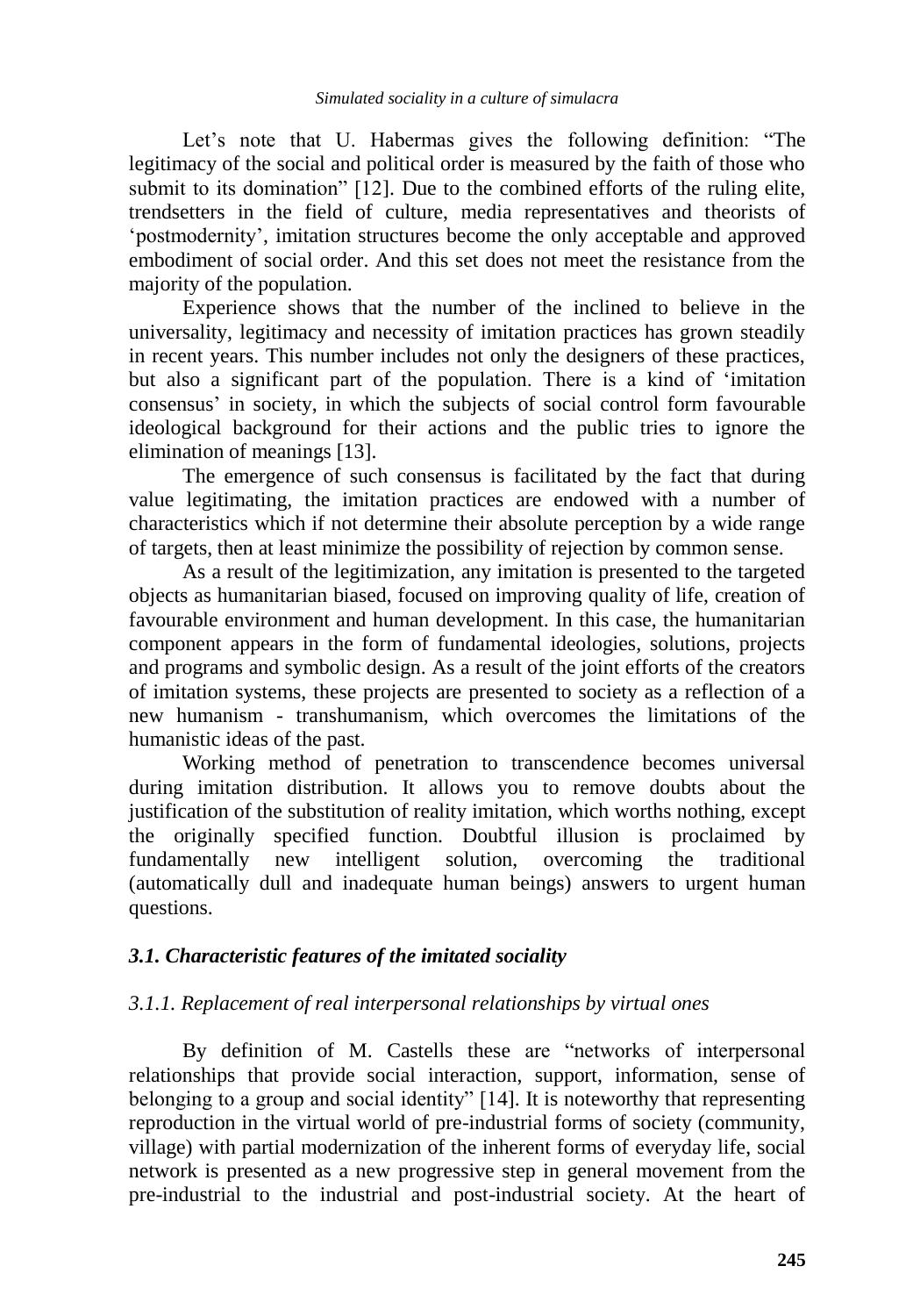virtuality there is retro-sociality embodying the reconstruction of elements of lifestyles in the virtual space that have occurred in the past. Virtual forms are perceived as real, and participation in their functioning is considered as an adequate alternative to everyday life.

## *3.1.2. Construction of social fantasy*

Is based on the transfer of literary myths and the "World Wide Web" and the perception of their characters as role models. Imitated sociality creates new objects that have largely symbolic nature. The process of social and cultural identity is changing. Earlier (according to Sigmund Freud) it was a mechanism, involving the assimilation of behaviour patterns of significant "other". In the virtual environment interpretation of the image is copied and multiplexed, which may have nothing to do with the object to be imitated.

## *3.1.3. Spread of gamification phenomenon*

Is representing the "activity devoid of direct practical expediency, everything is done "for fun" here and thereby it differs from the game, which is pragmatic, that is expressed in the pursuit of pragmatic interests, winning considerations, benefits, use" [15]. It is essential that spread of gamification appears at the back of the crisis of natural children"s games, meaning the loss of one of reliable mechanisms of socialization by the society. In this case, becoming less common for children and teenagers, the natural game behaviour is transformed into an element of everyday life of adults, gradually losing the quality of naturalness.

## *3.1.4. Elimination of one of the most important attributes of sociality*

By Weber this is "orientation towards the behaviour of others" [6, p. 78]. In imitated sociality, actor is not oriented towards the real 'other', but selfcreated image-stereotype, if necessary, not changing his own behavioural responses, but the content of the image. In fact, more and more often a person respond not to the real referents, but to the virtual ones.

## *3.1.5. Statement of the specific type of reduced reflection focused on the construction of the subjects of social and cultural space model through the privatization of its individual components*

It can be symbols, myths, land, means of modification of physical and mental condition of a person (drugs, certain types of music culture, any specific spiritual practices). Unlike traditional reflection, reduced reflection is only the appearance of critical self-assessment and it is closed to the idea of selfjustification by finding analogies.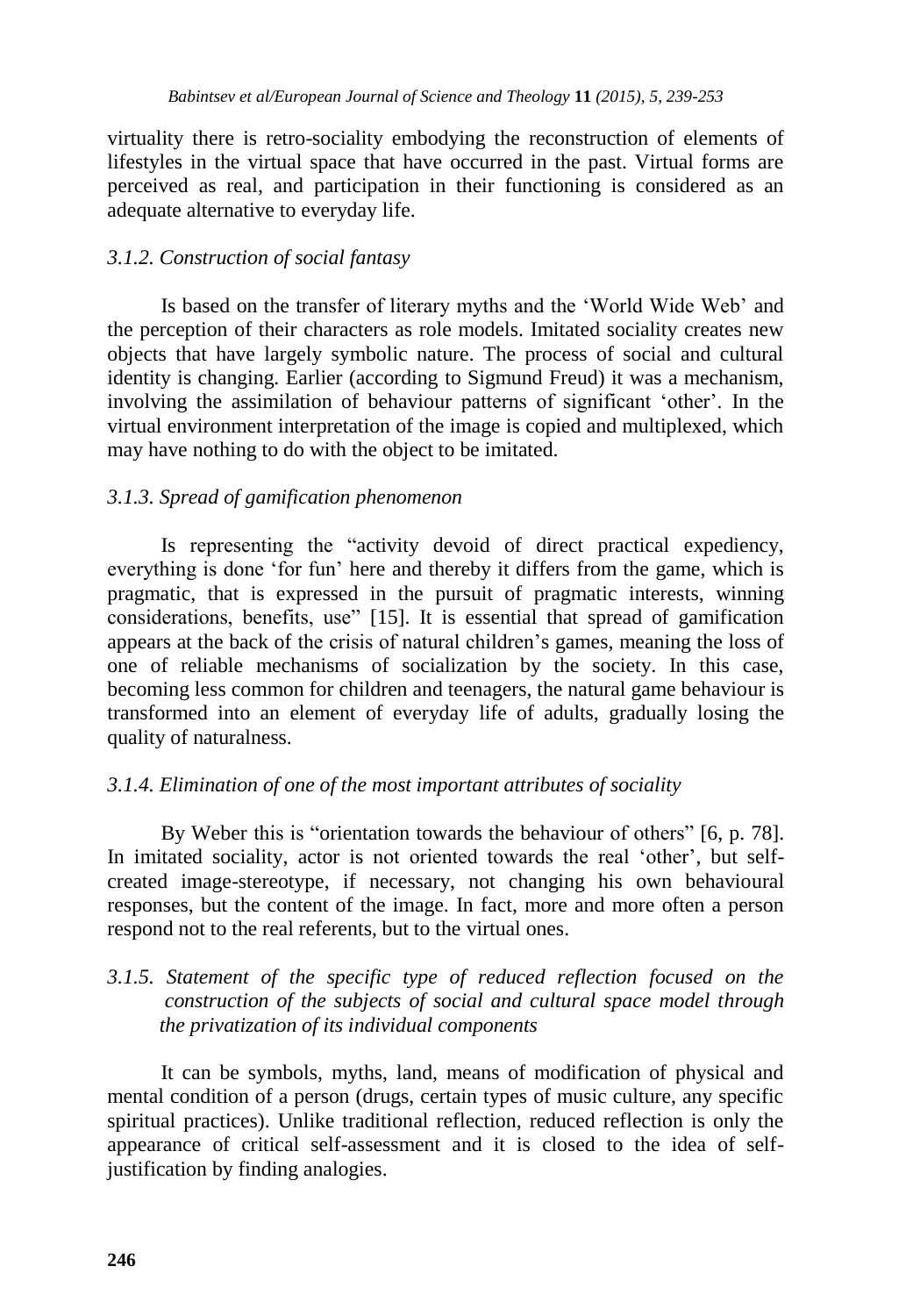#### *3.1.6. Formation of 'glamorous sociality'*

Imitated sociality inevitably acquires attributes of glamour, as it is constructed based on image - stereotype, originally requiring admiration and imitation. Everything that does not comply with this condition is devalued. That is said when the contrast (black and white) perception of reality, which eliminates nuances, becomes popular. "Glamorous sociality" is expressed in the construction of hedonistic-oriented patterns of thinking and behaviour and desire to follow these stereotypes. One of the fundamental consequences of this process is the legitimating of ideas about "beautiful" as that corresponds to the image of glamour.

#### *3.1.7. Mass substitution of meanings by phenomena*

In imitated environment there is no need to search for meaning, since category of truth is deprived of content and the rationally organized process of finding of meaning is replaced by natural irrational creation, which alone is the justification for the followers of the new sociality.

Revolution of simulacra and spread of imitation practices multiply the potential of manipulation of human mind that is a control of a person against his will and under the provision of unilateral benefits to the subject of control. Manipulation becomes common practice and is relayed through an extensive media system. Contrary to the assertions of the ideologists of liberalism and neoliberalism, the world is forming new, all-embracing totalitarian system. It is much more stable and efficient than all previous totalitarian states.

Bureaucracy is the core of imitation-oriented elite and it acts as a subcultural organization in the modern world, which spiritually is not only claiming to be cultural mainstream, but the only possible cultural and civilizational reality, which is aggressive (albeit to varying degrees) with respect to any counterparties. Moreover, in recent years bureaucracy has consistently revealed as a specific value-semantic complex beyond the state and municipal frames. Its administrative procedures are the way to implement world outlook statements and orientations, their logical subject realization. Mythologemes and objectpractical activity of bureaucratic system are institutionalized in the form of numerous organizations and structures. The modern state, as well as organically related local governments, represents only one of the mechanisms for the implementation of the bureaucratic identity, which cannot be considered as the only possible way of its self-expression and self-realization.

For the modern bureaucratic subculture the number of features is typical that make it the most predisposed to the production and spread of imitation practices.

First of all, it is simplification (primitivization) of social phenomena and processes. Bureaucratic management is based on a set of standardized practices. That is said, the unification increases during the rationalization of bureaucratic system and is expressed as orientation towards total standardization and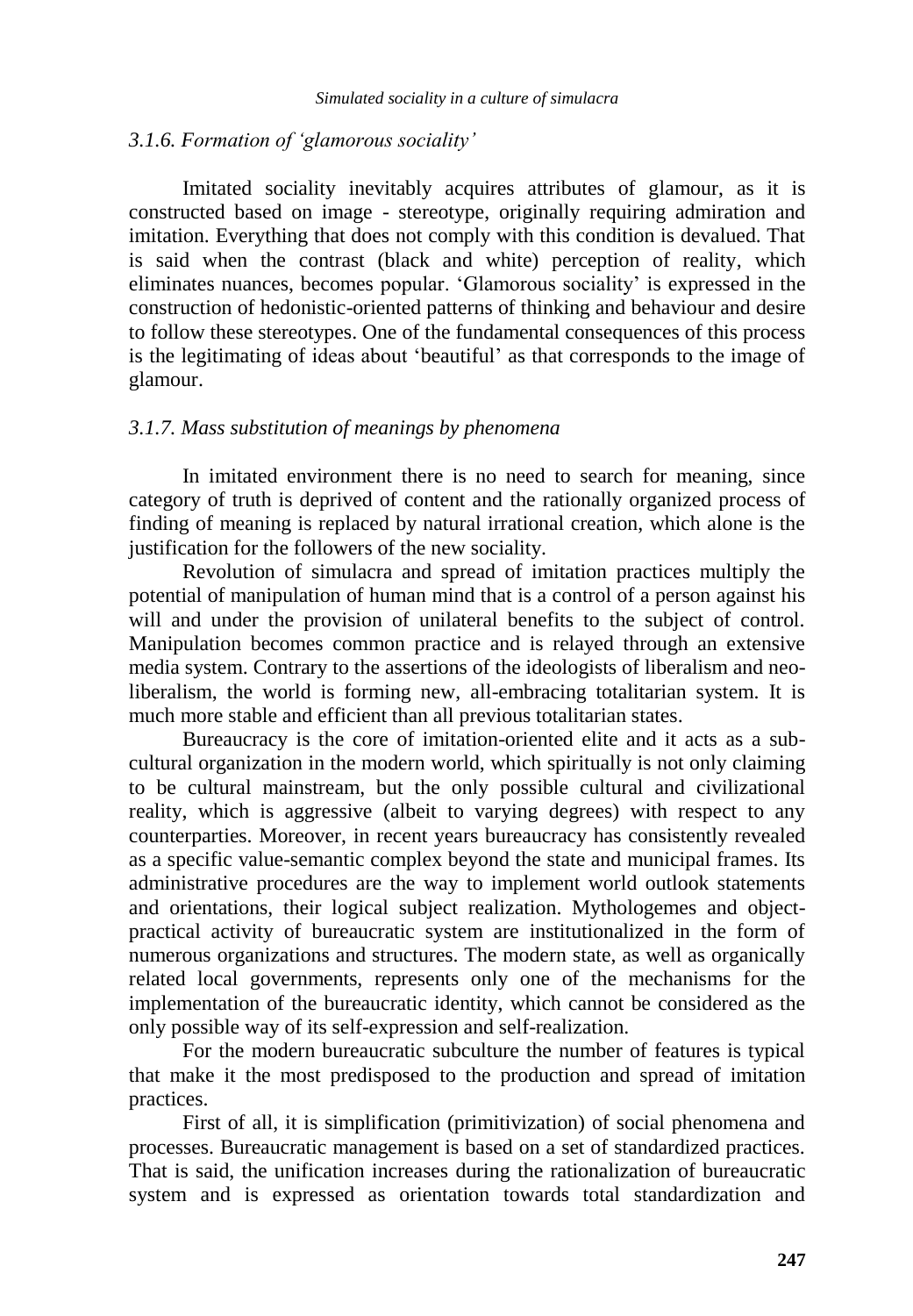regulation of processes. There is a controversial idea that the maximum possible regulation is the way to optimize activity. Standardization and regulation leads to the increase in documents circulation, no matter which media are used for this. The requirements of the professional competence of employees and the performance assessment system change accordingly: the most competent and successful is the person who is able to meet the standards and operate the flow of documents better than others.

The adequacy of such an assessment is problematic even for state and municipal structures. Outside these structures, efficiency of unification and simplification is even more ambiguous and often harmful, especially when it comes to those areas in which the essential role is played by intelligence, creativity and informal communication.

Simplification - whether voluntarily or involuntarily - stimulates administrator to have contrast perception of reality without nuances and diversity of options. However, the society is becoming more variative, social systems are non-linear, which makes them potentially open to strategic penetration. The success of management is increasingly dependent on the ability of its actors to probabilistic thinking. But bureaucratic self-organization with its orientation towards standardization "locks" a person to the opposite approach, the main value of which becomes the unicity of choice, or rather its absence. Perceived by the mass consciousness being (again) the only possible way to ensure the success of managers, this position creates the culture of technological cretinism among managers. Among its components there are stereotypes of today"s technologies absolutization; universality of algorithmic solutions; conviction that the so-called effective manager can successfully solve problems in any field, even without preliminary profound retraining; exaggeration of potential (based on sanctions) of administrative impact. It should be borne in mind that, as a rule, administrative staff does not openly acknowledge their commitment to such stereotypes. But this does not prevent from focusing on them in practice.

Spread of stereotypes that simplify the reality outside state and municipal service, has some positive effect, in particular, stimulating personnel transfer between state (municipal) institutions. Previously, it was often complicated by not formal, but rather cultural factors (different way of life, way of thinking, presence of specific traditions), but today the possibilities of transfer have been substantially expanded. But, as in many other cases, the minimization of barriers stimulates misconceptions about the absence of specificity of management practices in different areas. In fact are reproduced, in a new form, the negative traditions of the Soviet nomenclature, whose representatives did not care what to control: bathhouse, candle factory or university. However, it should be noted, that in the Soviet period these misconceptions were often criticized and even mocked.

Elevation of the stereotypeness to the level of universal value is detrimental not only for the management culture, but also for the culture as a whole. It serves as a basis for standardization of thinking and perception of any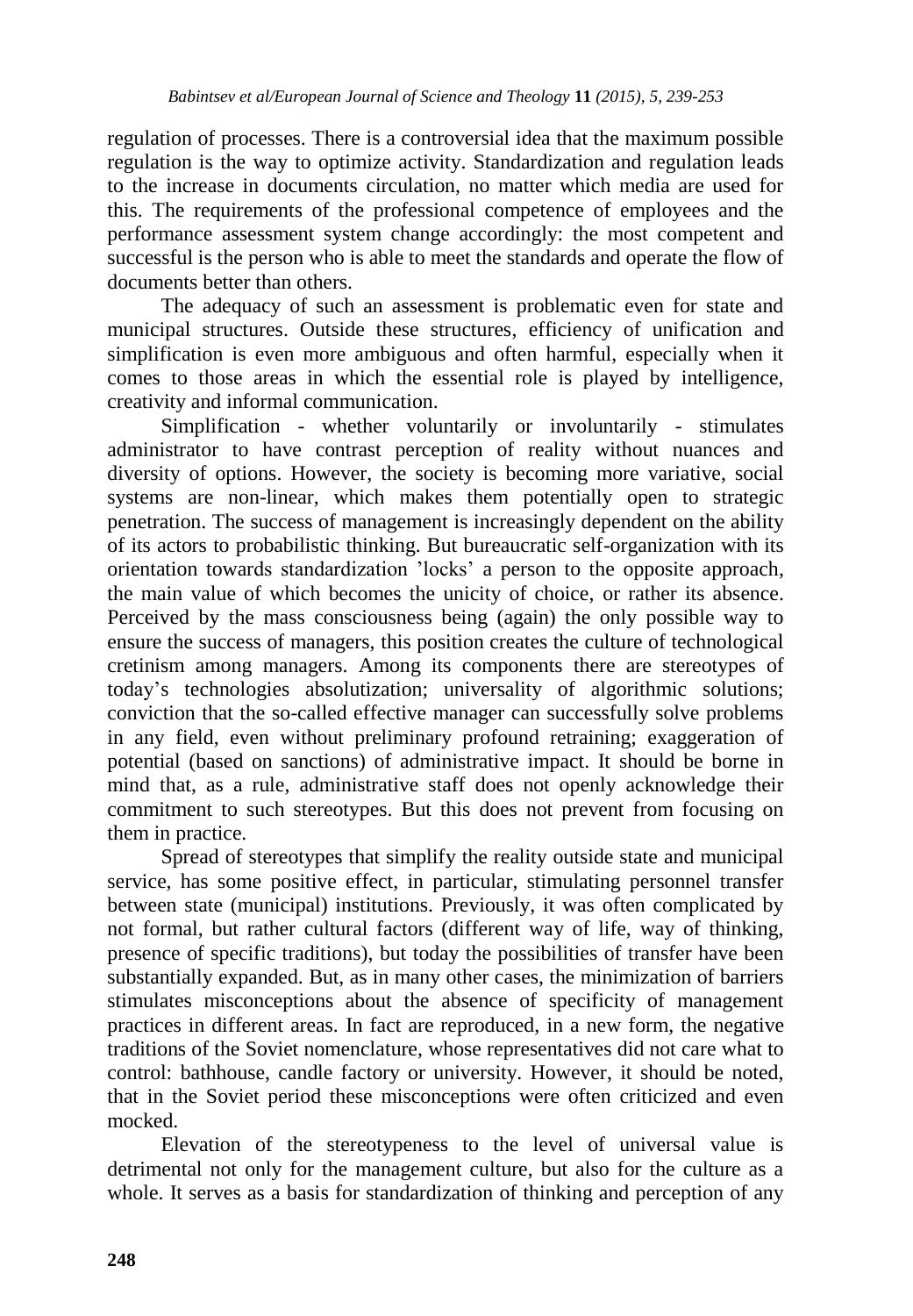deviations, regardless of their content and potential, as unacceptable, abnormal and indecent. As a result, the real development is replaced by its simulacra. In the context of the provincial regions, this trend is stimulated by the stagnation of the sociocultural environment, which has been repeatedly increased in recent decades as a result of the degradation of culture and education, the causes of which are connected, including with bureaucratization of these areas.

#### *3.2. Deformed corporatism*

Corporate nature of the administrative environment is a completely natural phenomenon, especially today, when management is based on the command principle, and the corporation acquires the key concept of the team. It is understood as "a group of like-minded persons who have united with the leader. The team usually exists and acts as a structure within which informal relationships may be no less and sometimes more important than formal." [16]

Negative consequences of corporatism appear in violation of the measures when their support becomes an end in itself, is achieved by illegal or immoral means, "my" corporate interests opposed to "others" that initially declared unallowable. In this case, the conclusion of M.A. Ovchinnikov about forming "junk" corporate culture is applicable. Among its features he names decisionmaking on the basis of personal relationships; hostility to organizational changes; appointment of managers, oriented to the current problems, but not to the future; unwillingness to use the experience of others, the existence of 'superiority syndrome' [16, p. 77].

In the administrative environment there are favourable conditions for the spread of such deformations determined by the specific organization of the administrative process. It is localized in the social chronotope; it requires intensive interpersonal communication; it is coupled with an understanding of special importance of the activity for a wide range of people by the participants; it requires specific knowledge and skills that controlled staff does not have ('profanes' in management).

Significant marker of deformed corporatism is groupthink, which is the state of the mass intragroup conformism, usually increasing during teambuilding with unintentional suppression of reflection and criticism.

Bureaucratic "deformed corporatism" tends to diffuse into the "nonbureaucratic" environment, because it shows significant competitive advantages of cohesive group to the representatives of the second environment. Though not condemned, deformation is seen as way to ensure 'the art of living' and even as a proof of special intelligence and business acumen. Compliance with these samples in practical life serves as excuse of citizens to their own illegal and immoral actions, so it is becoming the standard of everyday behaviour of different social groups' representatives, seemingly far removed from the bureaucratic corporation. It is permissible to say that currently massivization and glorification of "bureaucratic myth" occurs, that exists for a long time, but usually does not contain the heroic element.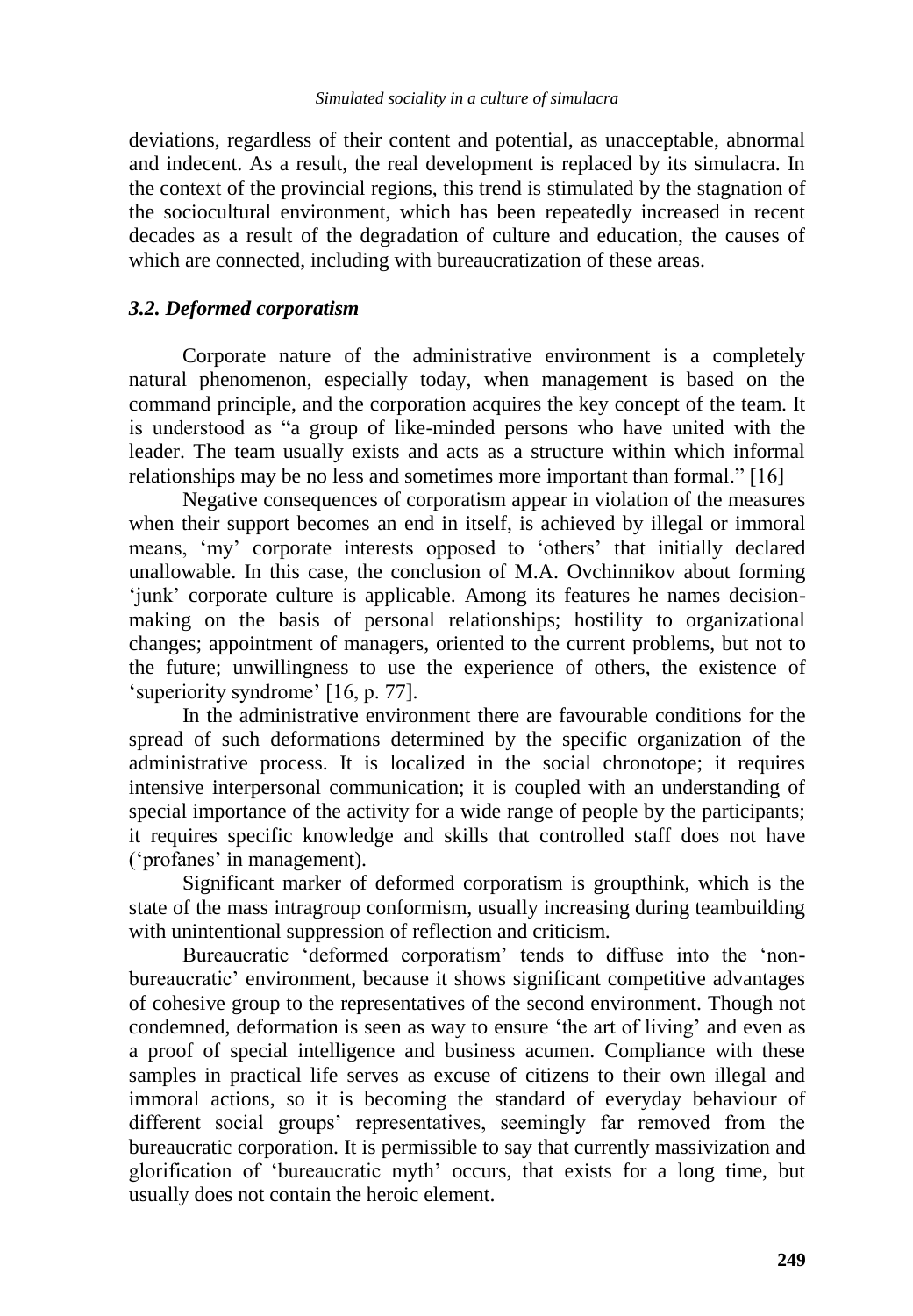The essence of this myth is that life style of administrator, initially regarded as unlawful and immoral, today is considered not only productive, but reference. The myth for a wider range of citizens, especially the youth, becomes basic in determining their social position, design and implementation of life strategy, replacing and modifying the social reality.

On this basis, not only criminal behaviour is legitimized in the form of theft in the areas of material production and exchange of commodities, but also intellectual theft and fraud. Excuse of it becomes one of the most serious consequences of the officials" subculture impact on the society. As a result of these actions by officials, the right to an imitation of intellectual creativity is given more often, including the method of obtaining academic degrees and titles, fictitious inclusion in teaching.

Deformed bureaucratic corporatism is dangerous because it distorts the system of communication between the groups, as it does not suppose the elementary respect to the position of the counterparty-representative of the other (less successful) corporation.

## *3.3. Adhokratic (from 'adhoc' – on the occasion of) attitude to the management objects and social problems, unless the latter affect of the personal interests of the administrator*.

The priority of formal grounds for the administrator's activities makes him not enough capable of understanding the common issues, identifying the fundamental processes and tendencies of social development. The common issues require an understanding of historical perspectives, and willingness and ability to make the value judgments. But a necessary condition for the bureaucracy functioning is a conscious rejection of the open discussion of common issues of values and meanings, since this right is assigned to the managers.

As a result, the capacity to learn the technologies of strategic management by administrators is minimized, despite the fact that such a task is set before them by the management more often, but usually unsuccessful. The administrator, and especially - the state or municipal official, is not oriented toward the perspective, but the situation, as the assessment of their activities depends on the degree of situational problem-solving. The adhokratic attitude to the reality is inherent to the representatives of various social and professional groups and used by them in the certain situations, but only in a bureaucratic setting it becomes a norm, is legitimized and the attempt to think of the future – is an impermissible deviation.

Based on the adhokratic approach a special attitude to the social reality, as to the inert setting and the source of constant problems and threats, is formed. It promotes the negative mythologization of reality.

Exaggerated symbolic demarcation is a condition of internal and external communications building. It"s expressed in the strict distinction between the statuses, imparting them a higher value and - respectively - transferring of status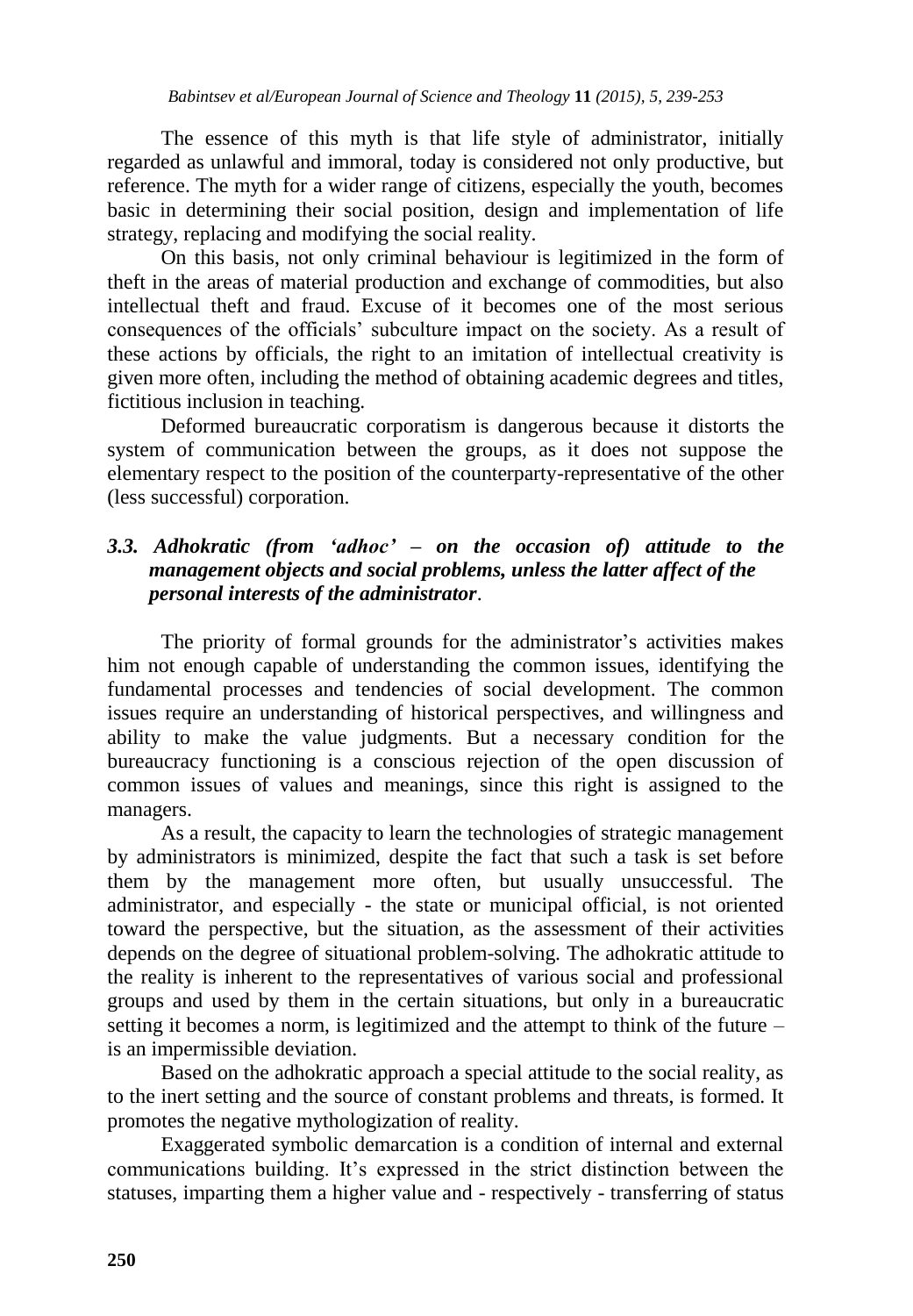values to the personality. The Russian researcher V.P. Makarenko, stressing this feature in relation to government officials, wrote: "The hierarchy principle means: the higher placed the person or body - the more they are classified as a setting of cognitive, moral and political values" [17].

The demarcation constantly and consistently separates 'insiders' (i.e. those who are directly involved in the administrative and managerial process, or in any way is involved in it) and 'outsiders', who are 'on the other side' of the administrative apparatus and the objects of influence. Symbolically, the demarcation is expressed in the existence of ranks system (at the state and municipal level), the use of specific vocabulary, the opportunity to participate in the prestigious promotions (events), the demonstration of access to the exclusive information and people, who are qualified as the power holders (ties demonstration). Within the administrative system its members are divided into positions. At that, each step up the career ladder promotion is accompanied by the escalating of human symbolic capital.

The consequence of exaggerated symbolic demarcation is the focus on the external attributes of social phenomena and social subjects as opposed to the meanings comprehension attitude.

By maximum unifying and standardizing the spiritual life, the simulacra civilization undermines the traditional educational system, introducing an essential simulation component into it, since the form begins to dominate over the content, and the educational process is increasingly perceived as a set of procedures, which ensure an effective social control over the youth.

The simulation becomes a characteristic feature of mass educational activities, the participants of which are destined to become the silent consumers of simulacra. This is clearly seen, primarily, in the higher professional educational system, within which the overall distribution is received by the aforementioned transrationalism phenomenon, which is incarnated, inter alia, in the practice of formal systems designing with the exclusion of the rationalized meanings.

The formalization of university environment stimulates an increase in the distance between the administration and the main staff of the university, which limits are increasingly determined not by the availability of managers, but the significant differences in the values and meanings patterns of counterparties. A systemic mutual misunderstanding arises, manifested, particularly, in relation to innovations, which are considered as a new trend of the higher professional education development.

The simulation of sociality is expressed in the exclusion of terminal content of the education value and its replacement with a purely instrumental interpretation. It was said a lot during the public polemics and written in the scientific literature and journalism about a quite obvious form of such substitution related to the interpretation of educational activities as a form of social services. However, there is a more dangerous type of value transformation according to its prospects. It consists of aspiration to imagine almost any educational innovation by the administrators as an independent and absolute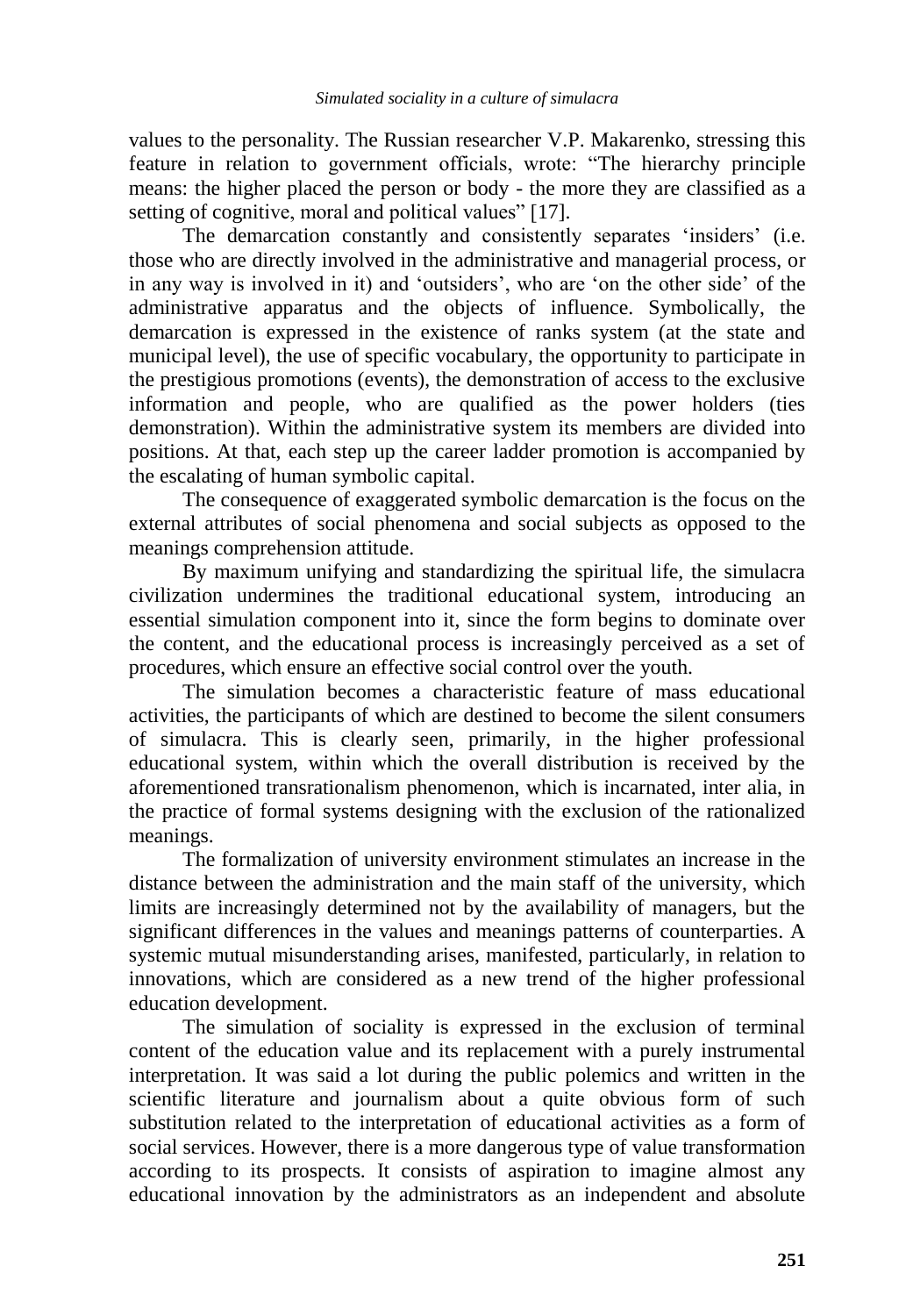value based on a number of formal features conventionally established by the management entities.

During the bureaucratic simulations in the educational system the value of academic freedom, without which the scientific and educational process loses its creative beginning, is permanently excluded from the grounds.

Of course, in respect to the elite education such trends are consciously levelled out, as the modern bureaucratic elite is based on the recognition of necessary limitations for the intellectual activities promotion. On its initiative and with its support the marginal "semi bureaucratic" groups are formed in the periphery of bureaucracy, which represent a kind of "hybrid" of the official and intellectuals, quite often borrowing not the best qualities of both layers.

#### **4. Conclusions**

In the new civilization, the leading positions in the society keep two united forces: a corporate transnational capital and new quasi-intellectual elite that controls the public administration and due to this has a monopoly on the communication technologies. A basis of that elite formation becomes the bureaucracy, which in the modern world represents not only the administrative and managerial phenomenon, but is expressed in a complex of representations, symbols, and social and cultural meanings, which serves as the source and target orientation of sub-cultural modifications of behavioural reactions in the extremely wide referential (relative to the bureaucratic system) surrounding.

The basic element of the contemporary bureaucratic subculture is the simulated sociality.

The quite natural question is about the possibilities of the simulated sociality deconstruction. It seems that the only force that is potentially capable of such deconstruction is the intellectual community, which is consisting of people with the high intellectual ability, who show their social activity in the field of mental labour and use their intelligence as a resource to ensure the vital success and to solve the public problems. The most typical feature of the representatives of that community is a specific way of the social reality mastering, which is based on its understanding, predominantly, in the form of conceptual and logical structures and using for the development and implementation of vital strategies of the scientifically grounded concepts. The boundaries of the intellectual community is always blurred, since the inclusion in it or - opposite - the exception does not need the formal acts, but is based on the mutual recognition or refusal of it. The integration into the intellectual community is also not strictly connected with the factor of primarily engaged in the mental labour, as the latter is not always has an intellectual nature.

However, currently, despite the general trend of the increasing role of knowledge, the constant declaration on the respect for the intelligence and its self-worth, the intellectual community is essentially weakened. It has largely lost its role of an independent real meanings creator and focused on the implementation of two functions approved by the bureaucratic elite. The first